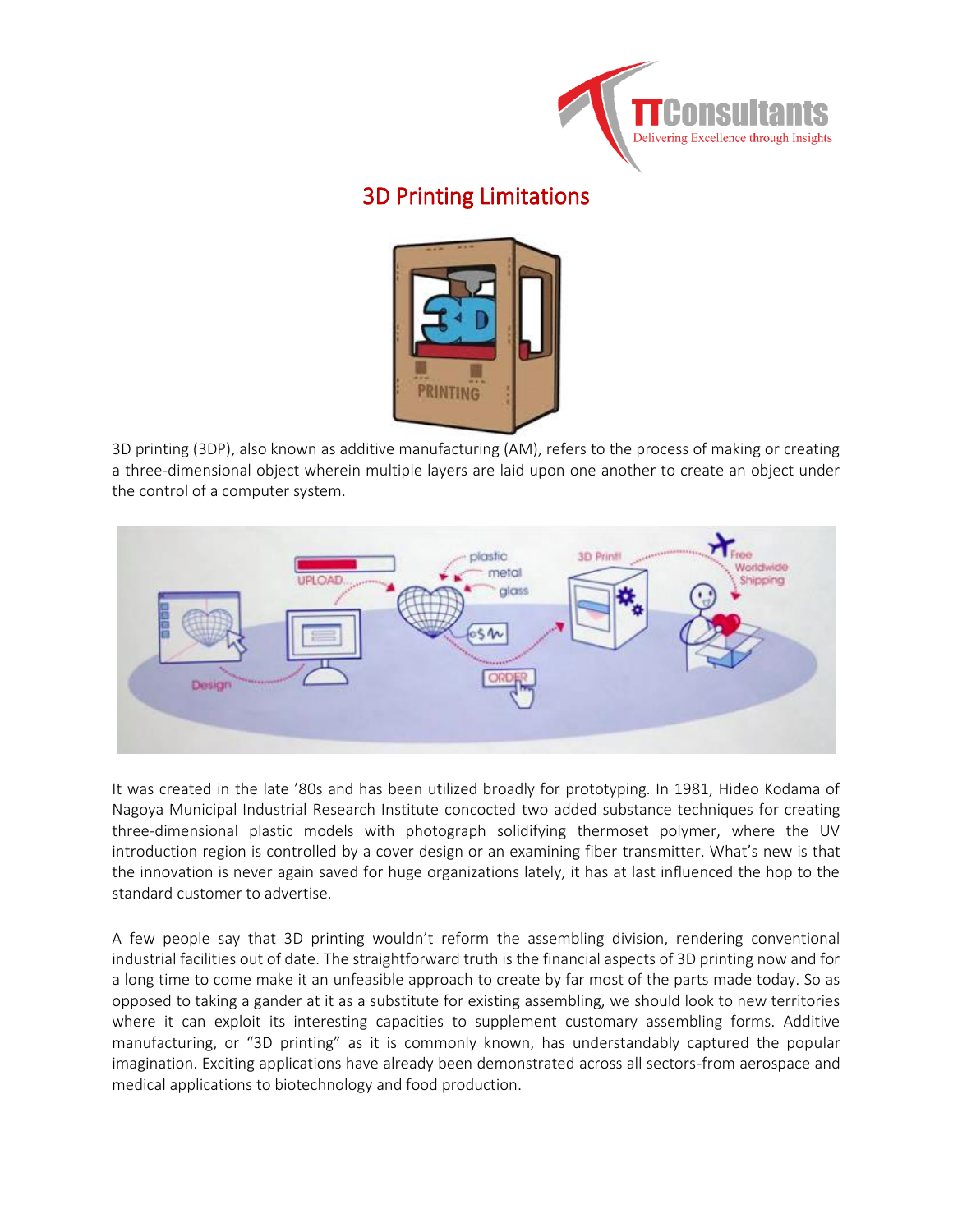

3D Printing is becoming more popular day by day. It is also known as Additive manufacturing because the 3D printer builds any object by laying down layers upon layers of material until it's finished. This process is less wasteful like any other manufacturing process because you don't need to carve or cut away material to build any object. With the advancement of 3D printing, it is now capable of building a house on its own just by its blueprint. 3D printing will also reduce the cost of manufacturing anything by 50% or even more. Still, it is inevitable to overlook its negative impacts on our lives: -

# 1. HEALTH HAZARDS

Recent studies by Illinois Institute of Technology tested a few samples and found out that these 3D printers emit 200 million to 200 billion tiny toxic particles per minute. These particles when inhaled can penetrate to our lungs, cause irritation, and also can reach our brain.

The printers use elements like Nylon filament that emits Caprolactam which can cause serious neurologic, stomach and heart conditions. Some printers using ABS filament emits Styrene that could cause Cancer also.

# 2. ECO-UNFRIENDLY

Most of the printers use Plastic filaments to produce the objects which in turn leave behind plastic by products that are harmful for the environment. With the rapidly growing technology, it is certain to cause much more damage than visible today.

### 3. HIGH ENERGY CONSUMPTION

It is quite evident that the printers that can construct houses will need a huge amount of energy. With the growing population, the power consumption is already so high that it will become a more challenging task to produce energy for the operation of such machines.

### 4. UNEMPLOYMENT

As we are becoming dependent on machines, automating everything for better jobs and with minimal chances of error, the need of humans to perform a task is getting affected which will directly impact the employment rate. More and more people will become unemployed as less manpower is required.

### 3D Printing Limitations at a glance:

- Surface texture is generally too rough.
- Materials have low heat deflection temperatures.
- Materials generally have low strengths.
- Material prices are far too high restricting the growth of the market.
- Parts are generally not as dense as parts made by CNC and other processes.
- Color is only possible with Mcor and Corp and these do not provide for functional parts.
- It is too difficult to design for 3D printing.
- The software toolchain is too complex.
- It is too difficult to 3D model.
- Manufacturing complex parts or organic parts needs a lot of 3D modeling training.
- 3D scanners are not good enough and create holes in final files.
- Re-meshing software is not good enough.